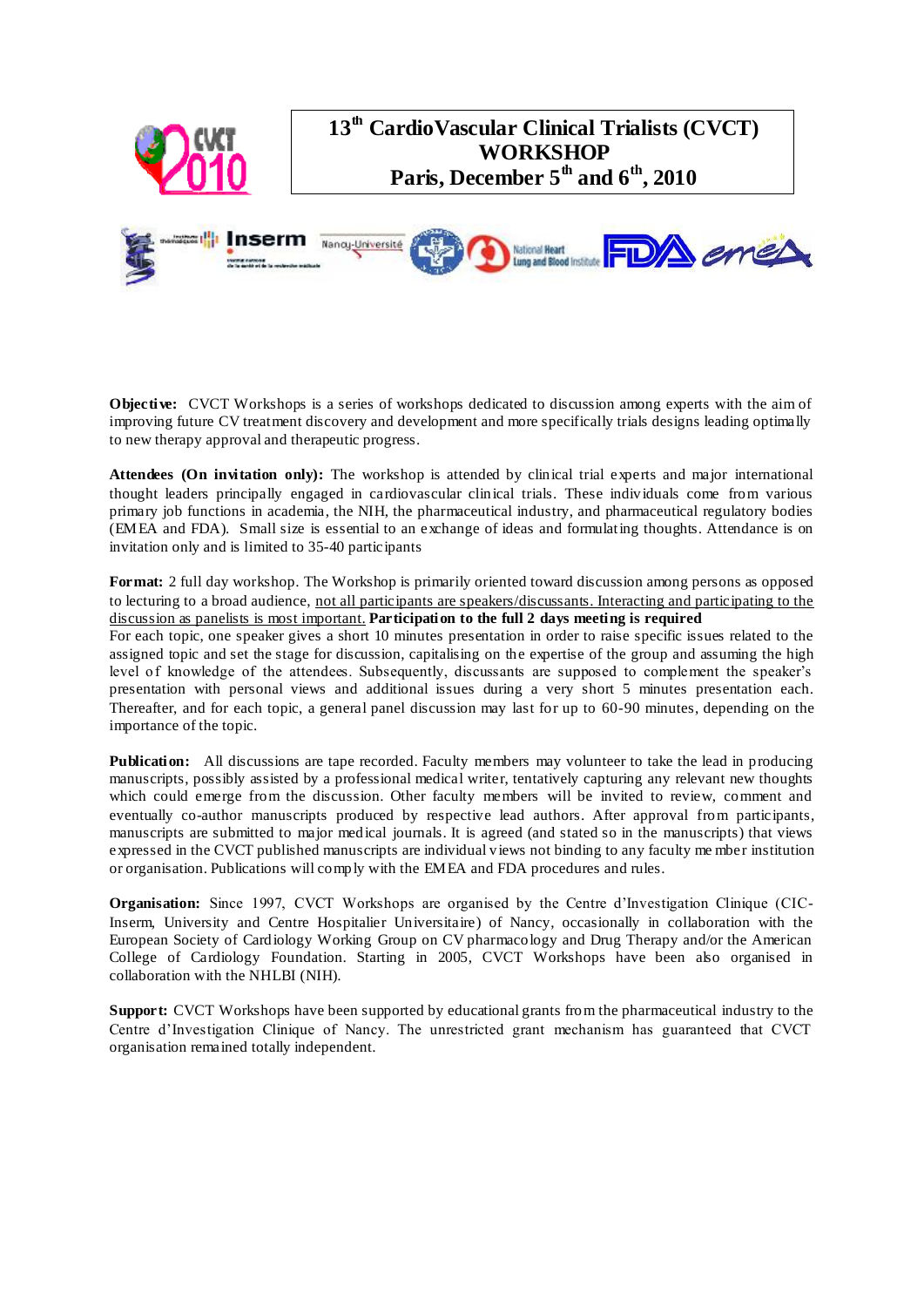# SCIENTIFIC PROGRAMME

# **Day 1 Sunday December 5th**

#### **8-8.15 Welcome and introduction**

**8.15-10: Session 1: Dose finding adaptive design from a practical perspective, real experiences**

Speaker: Stuart Pocock Discussant: Nancy Geller Discussant Regulatory: Armin Koch

#### **10-10.30 Break**

#### **10.30-11.30. Session 2: Trial design for antiarrhythmic agents. Need for outcome studies. EMEA new notes of guidance**

Speaker Regulatory: Gonzalo Calvo Discussant Regulatory: Norman Stockbridge Discussant 2: Stefan Hohnloser

### **11.30- 1 pm. Session 3**: **Timing of events in composite endpoints. Repeated measures for continuous data. Making the most of repeated events outcomes.**

Speaker: Janet Wittes Discussant -: Hans Wedel Discussant Regulatory: Aldo Maggioni

## **1 pm – 2 pm Lunch Break**

#### **2 pm – 3.30 pm. Session 4. Non scientific influence on trial conduct: Politicians/ Litigations / analysts /media/ activists.**

Speaker: John Jarcho Discussant 1: Maarten Simoons Discussant 2: Marc Pfeffer

#### **3-3.30 Break**

### **3.30-5 pm Session 5. Comparative effectiveness, Comparative cost effectiveness (AHRQ)**

Speaker: Sir Michael Rawlins Discussant 1: John Spertus Discussant 2-: David Gordon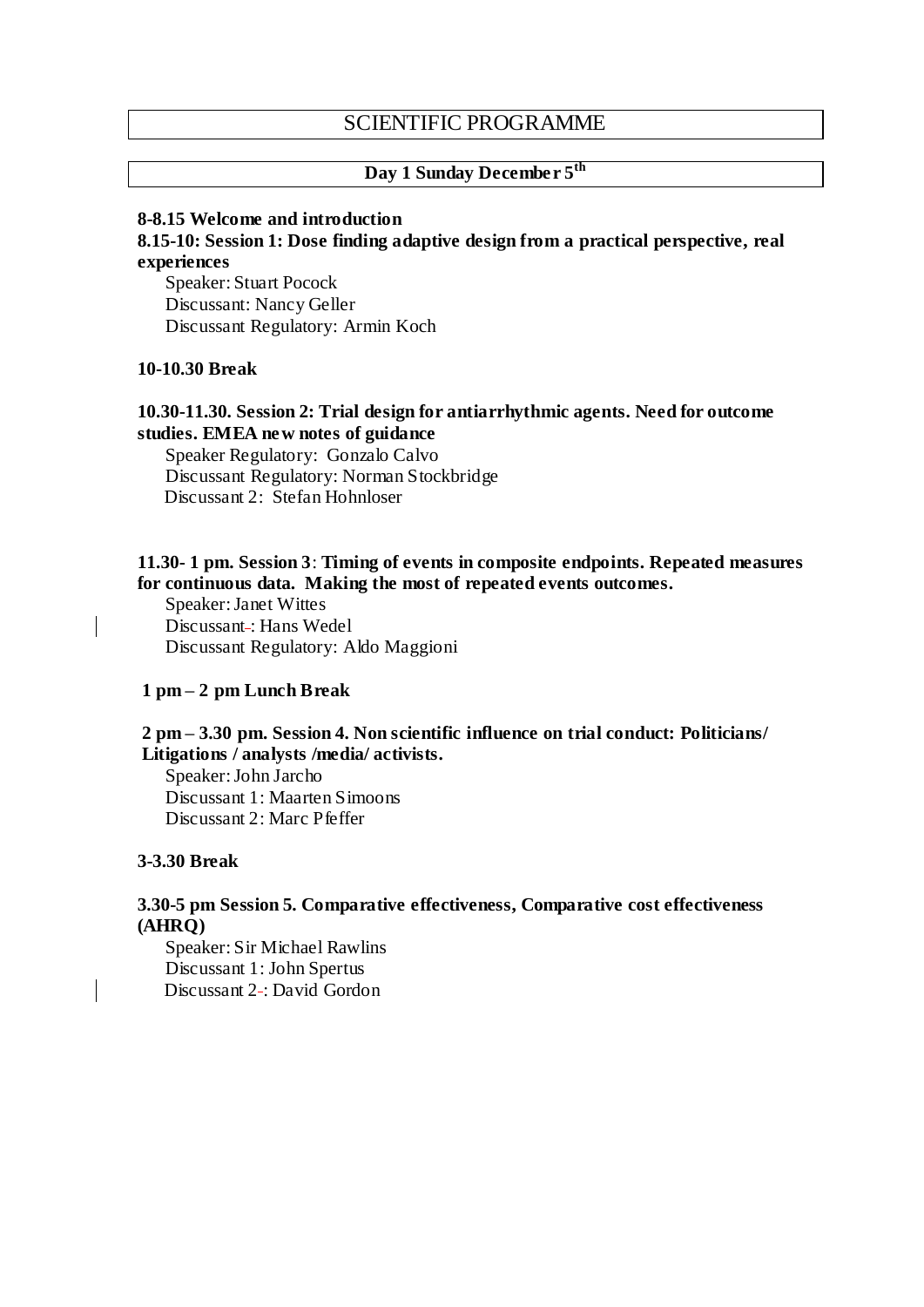# **Day 2. Monday December 6th**

## **8.30-10 am, Session 6: Device and interventional cardiology trials: Are there specific design, endpoint and interpretation issues?**

Speaker: Roxana Mehran Discussant Industry: Rita Peeters Discussant Regulatory: Bram Zuckerman

## **10-10.30 Break**

# **10.30-11.30. Session 7: Criteria for trial validation of telemedicine devices for heart failure patients?**

Speaker: John Cleland Discussant Regulatory: Bram Zuckerman Discussant Industry: Katrin Leadley

## **11.30-12.30. Session 8: Design of trials of personalized medicine. Use of genetics/biomarkers for guiding/individualizing CV therapy.**

Speaker: Jan Staessen Discussant -: James Januzzi Discussant: Yves Rosenberg Discussant Industry: Christian Zaugg

### **12.30– 1.30 pm. Lunch Break**

### **1.30-3.00 pm. Why are clinical trials so complicated and expensive? How can they be made less so**?

Speaker: Christian Torp Pedersen Discussant: Alice Mascette

### **3-3.30 pm. Break.**

### **4.00- 5.00 pm. How can we learn to back winners? Why are so many trials neutral/ negative? Case-studies of "failures"**

Speaker: Jeffrey Borer Discussant 1: John Mac Murray Discussant 2: David Gordon

## **5.00 pm. Adjourn**